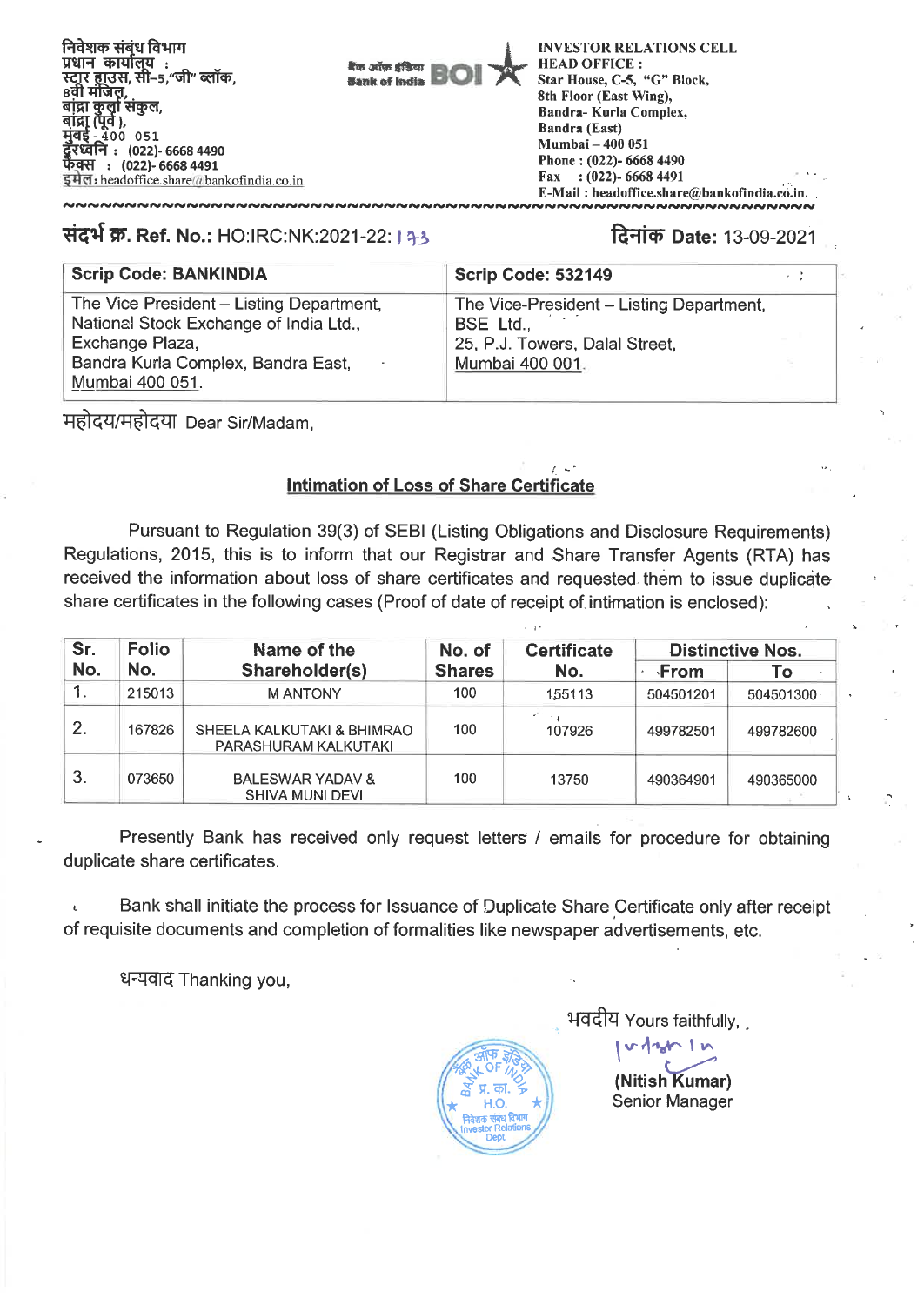## **Investor Relations Department**

| From:               | bssduplicate@bigshareonline.com                                                               |
|---------------------|-----------------------------------------------------------------------------------------------|
| Sent:               | Wednesday, September 8, 2021 6:31 PM                                                          |
| To:                 | Rajesh Venkataraj Upadhya; Investor Relations Department                                      |
| Cc:                 | ganesh@bigshareonline.com; jibu@bigshareonline.com;                                           |
|                     | bhagwan@bigshareonline.com; Bssduplicate@Bigshareonline.Com                                   |
| Subject:            | Duplicate Share Intimations Received On : 20210908 BANK OF INDIA - EQUITY Folio<br>no: 215013 |
| <b>Attachments:</b> | 543594.pdf                                                                                    |

| CAUTION: This email originated from a source outside Bank of India. Do not client |  |  |  |  |
|-----------------------------------------------------------------------------------|--|--|--|--|
| on links or open attachments unless you recognize the sender and you know the     |  |  |  |  |
| content is safe                                                                   |  |  |  |  |

Dear Sir/Ma'am,

Please be informed that in terms of the provisions of the SEBI (LODR) Regulations, 2015, the Company is required to submit information regarding loss of share certificates and issue of duplicate certificates, to the stock exchange within two days of its getting information. Further, the said intimation has to be filed only through the mode of NEAPS filing for NSE and on listing.bseindia.com for BSE and not via hard copy submission.

Accordingly, we are sharing herewith the receipt of the following request for loss of share certificate of the Company by shareholders, to enable you to comply with the said regulatory requirement within the timelines prescribed.

| Client Name                |        | Cert. No   Dist. No From   Dist. NO. To   Folio No.   Quantity |           |        |     | Name           | ™JH 1 ï. | JH2 |
|----------------------------|--------|----------------------------------------------------------------|-----------|--------|-----|----------------|----------|-----|
| I BANK OF INDIA - EQUITY 1 | 155113 | 504501201                                                      | 504501300 | 215013 | 100 | <b>MANTONY</b> |          |     |

Should you have any queries in respect of the aforesaid instruction kindly revert back.

Regards,

Bigshare Services Pvt. Ltd.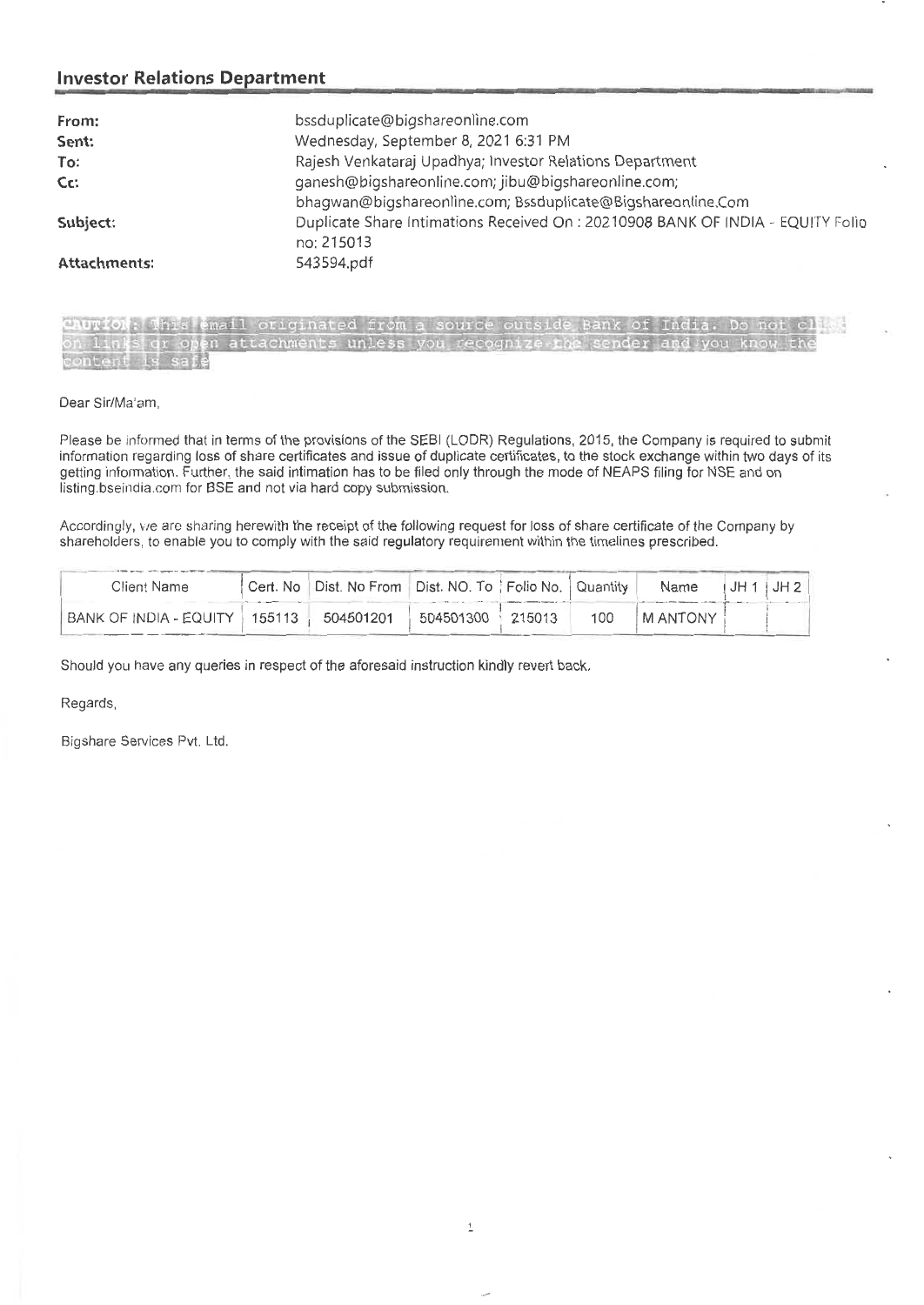$\mathfrak{g}$ From

M.Antony, Rtd Headmaster

78-5-5B Bungalow IInd street,

Kadalaiyoor Main Road,

Kovilpatti - 628 501,

Tuticorin - Dt, Tamilnadu.

To

Big share Services (P) Ltd

Bharat Tin Works Building 1<sup>st</sup> Floor,

Makhwana Road

(Opp Vasant Osair) •

Marol ANDHERI East,

Bombay - 59. **543594** 

 $\mathcal{D}^{\text{uk}}$ 



BIGSHARE SERVICES PVT. LTD.<br>BIGSHARE SECEIVED Subject to Verification

Respected Sir,

**Sub :** Issue of duplicate certificate

**Ref : 1.** Bank of India Folio No:215013

2. Xerox Copies of ID. and Address Proof

3. Email ID antoemalda7856(a'gmail.com

4. Guidence Letter from big share Service Pvt Ltd.

Bank of India is having 100 shares in my individual name and its Folio number is 215013. " $\sqrt{\frac{1}{10}}$  of share certificate".

So Kindly request you to issue of "Duplicate Certificate" at your earliest convenience. Awaiting your favourable reply form you

Place: Kovilpatti Date:03.09.2021

Yours Sincerely ,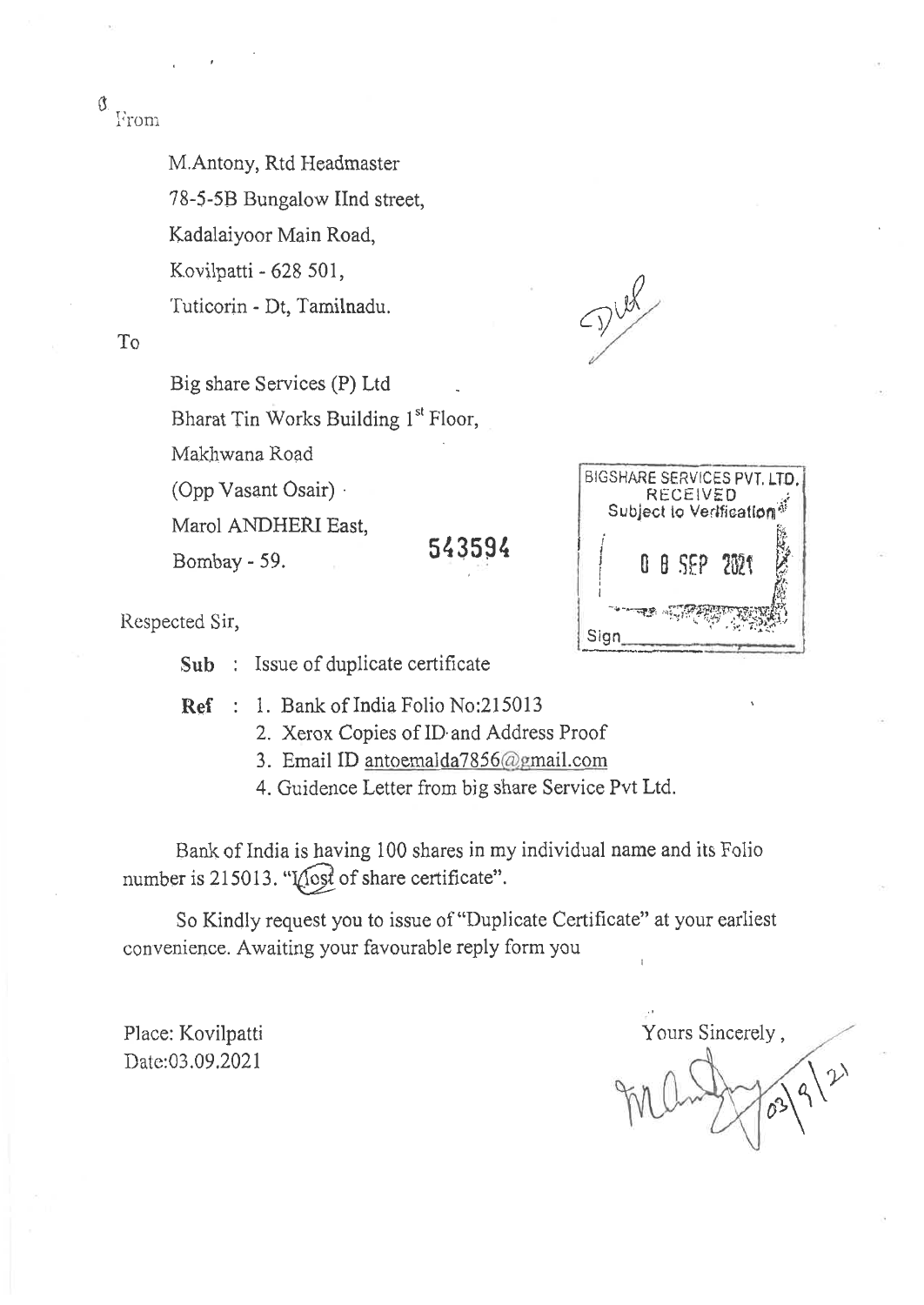### **Investor Relations Department**

| From:<br>Sent: | bssduplicate@bigshareonline.com<br>Wednesday, September 8, 2021 6:37 PM                       |
|----------------|-----------------------------------------------------------------------------------------------|
| To:            | Rajesh Venkataraj Upadhya; Investor Relations Department                                      |
| $Cc$ :         | ganesh@bigshareonline.com; jibu@bigshareonline.com;                                           |
|                | bhagwan@bigshareonline.com; Bssduplicate@Bigshareonline.Com                                   |
| Subject:       | Duplicate Share Intimations Received On : 20210908 BANK OF INDIA - EQUITY Folio<br>no: 167826 |
| Attachments:   | 543581.pdf                                                                                    |

| CAUTION: This email originated from a source outside Bank of India. Do not cli |  |
|--------------------------------------------------------------------------------|--|
| on links or open attachments unless you recognize the sender and you know the  |  |
| content is safe<br>and the same way at the control of the control of the con-  |  |

#### Dear Sir/Ma'am,

Please be informed that in terms of the provisions of the SEBI (LODR) Regulations, 2015, the Company is required to submit information regarding loss of share certificates and issue of duplicate certificates, to the stock exchange within two days of its getting information. Further, the said intimation has to be filed only through the mode of NEAPS filing for NSE and on listing.bseindia.com for BSE and not via hard copy submission.

Accordingly, we are sharing herewith the receipt of the following request for loss of share certificate of the Company by shareholders, to enable you to comply with the said regulatory requirement within the timelines prescribed.

| Client Name                         | Cert.<br>No | Dist. No<br>From | Dist. NO.<br>Τo | Folio<br>No. | Quantity | Name                       | JH                                        | J⊬ |
|-------------------------------------|-------------|------------------|-----------------|--------------|----------|----------------------------|-------------------------------------------|----|
| <b>BANK OF</b><br>INDIA -<br>EQUITY | 107926      | 499782501        | 499782600       | 167826       | 100      | <b>SHEELA</b><br>KALKUTAKI | <b>BHIMRAO</b><br>PARASHURAM<br>KALKUTAKI |    |

Should you have any queries in respect of the aforesaid instruction kindly revert back.

Regards,

Bigshare Services Pvt. Ltd.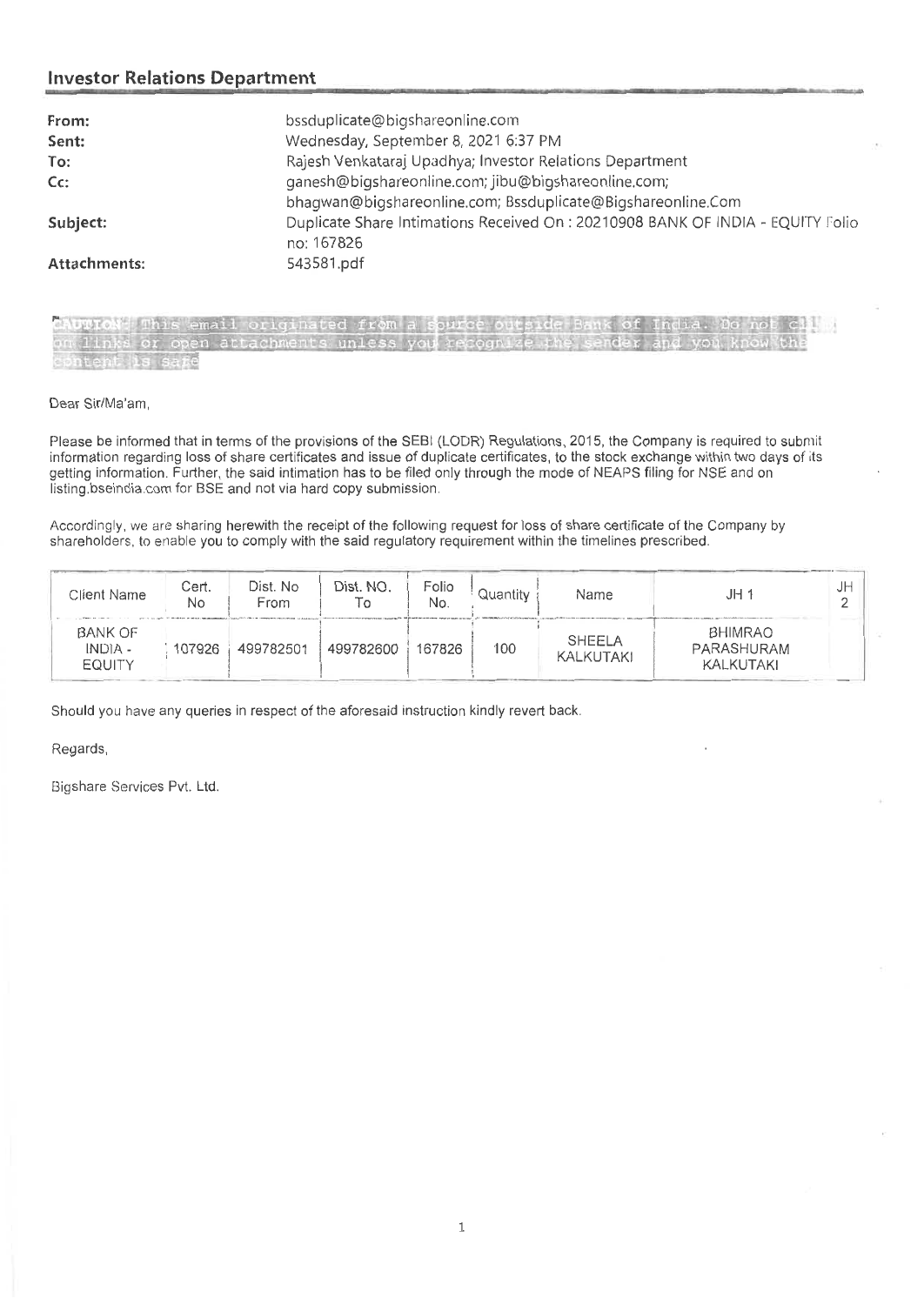

0709702126

N686

 $T_{\circlearrowright}$ 

Bigshare Services PV+ Ltd 1st Floor, Bharat Teen Wookers Building, Vasant Ashiyana, Malchawana Roady Marol Andheri West. Mumbai - 400059

Sou Shecladevi Bhimrao Kalkutaki changine priore, Flat No. 7, S.No 43/6 B Ashish co op society, som nadhnagaa, Vadgaonsher,  $Pu\overset{d}{\wedge}e - 4\eta\alpha_1\zeta_1$  $\text{Data} := \frac{13}{4} = 8 = 2021$ 

BIGSHARE SERVICES PVT. LTD. RECEIVED Subject to Verification 0 8 552 2021 Sign

Sub: - Request for surplicate share contribute.  $Ref: - B5S/B0I/NIT/208247/195547$  $\text{Date} = 07/07/2021$ 

Dear Sir,

543581

With reference to your letter normention of above I am arrange to complete the following documents as par probama enclosed herewith. 1) questionnaire form (Marked 9) WAffidavit (Marked A) 118) Indemnity Bond (Marked"1") (y) No need -2) is Duly attested Copy of PAN Card. ii) Signature Attestation BY Bank Manager Jotal holders] (ii) Duly attested copy of Electricity Bill and Voter ID iv) Request letter to be signed by all holders. 3) Copy of FIR Lodged with police station, chondomnagha, funcand copy of the Newpaper Advertisement [ [ lolcmat] Wote-Original Copy Send to Yours faithfuly Bande of India Head office, (Soushedades Blattewate) Mumbai- 400051 Betal (Shr Bhimmo P. Kalkutaki)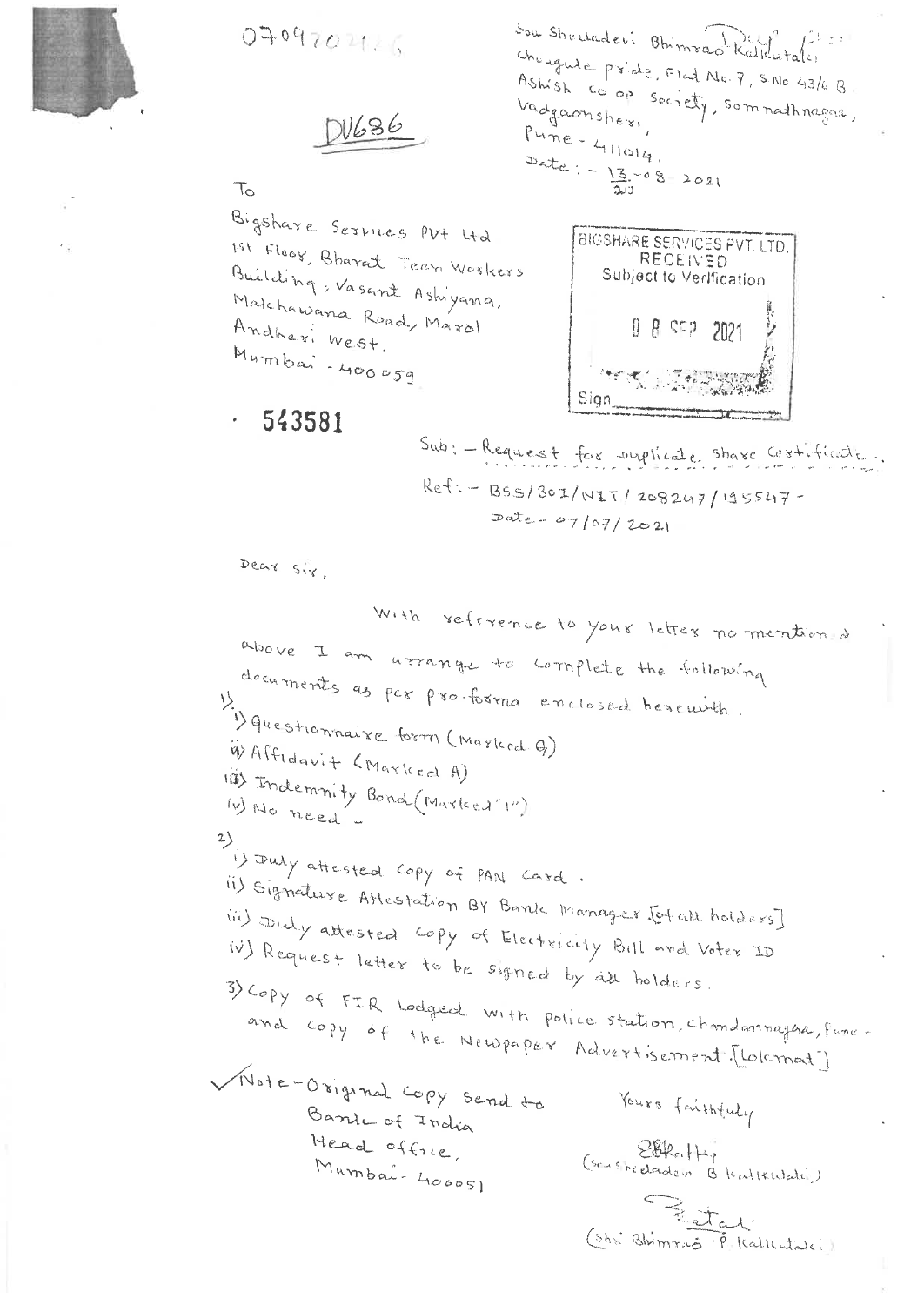#### **Investor Relations Department**

| From:               | bssduplicate@bigshareonline.com                                                              |
|---------------------|----------------------------------------------------------------------------------------------|
| Sent:               | Thursday, September 9, 2021 3:11 PM                                                          |
| To:                 | Rajesh Venkataraj Upadhya; Investor Relations Department                                     |
| $Cc$ :              | ganesh@bigshareonline.com; jibu@bigshareonline.com;                                          |
|                     | bhagwan@bigshareonline.com; Bssduplicate@Bigshareonline.Com                                  |
| Subject:            | Duplicate Share Intimations Received On: 20210908 BANK OF INDIA - EQUITY Folio<br>no: 073650 |
| <b>Attachments:</b> | 543578.pdf                                                                                   |

| CAUTION: This email originated from a source outside Bank of India. Do not cle                                                                                                                                                                                                                                    |  |
|-------------------------------------------------------------------------------------------------------------------------------------------------------------------------------------------------------------------------------------------------------------------------------------------------------------------|--|
| on links of open attachments unless you recognize the sender and you know<br><u>Except of the second company of the second control of the second company of the second company of the second company of the second company of the second company of the second company of the second company of the second co</u> |  |
| content is safe<br>the first conditions of the first of the character the stage trade                                                                                                                                                                                                                             |  |

Dear Sir/Ma'am,

Please be informed that in terms of the provisions of the SEBI (LODR) Regulations, 2015, the Company is required to submit information regarding loss of share certificates and issue of duplicate certificates, to the stock exchange within two days of its getting information. Further, the said intimation has to be filed only through the mode of NEAPS filing for NSE and on listing.bseindia.com for BSE and not via hard copy submission.

Accordingly, we are sharing herewith the receipt of the following request for loss of share certificate of the Company by shareholders, to enable you to comply with the said regulatory requirement within the timelines prescribed.

| Client Name               | Cert.<br>No | Dist. No<br>From | Dist. NO. | Folio<br>No. | Quantity | Name                     | JH 1               | JH |
|---------------------------|-------------|------------------|-----------|--------------|----------|--------------------------|--------------------|----|
| BANK OF INDIA -<br>EOUITY | 13750       | 490364901        | 490365000 | 073650       | 100      | <b>BALESWAR</b><br>YADAV | SHIVA MUNI<br>DEVI |    |

Should you have any queries in respect of the aforesaid instruction kindly revert back.

Regards,

Bigshare Services Pvt. Ltd.